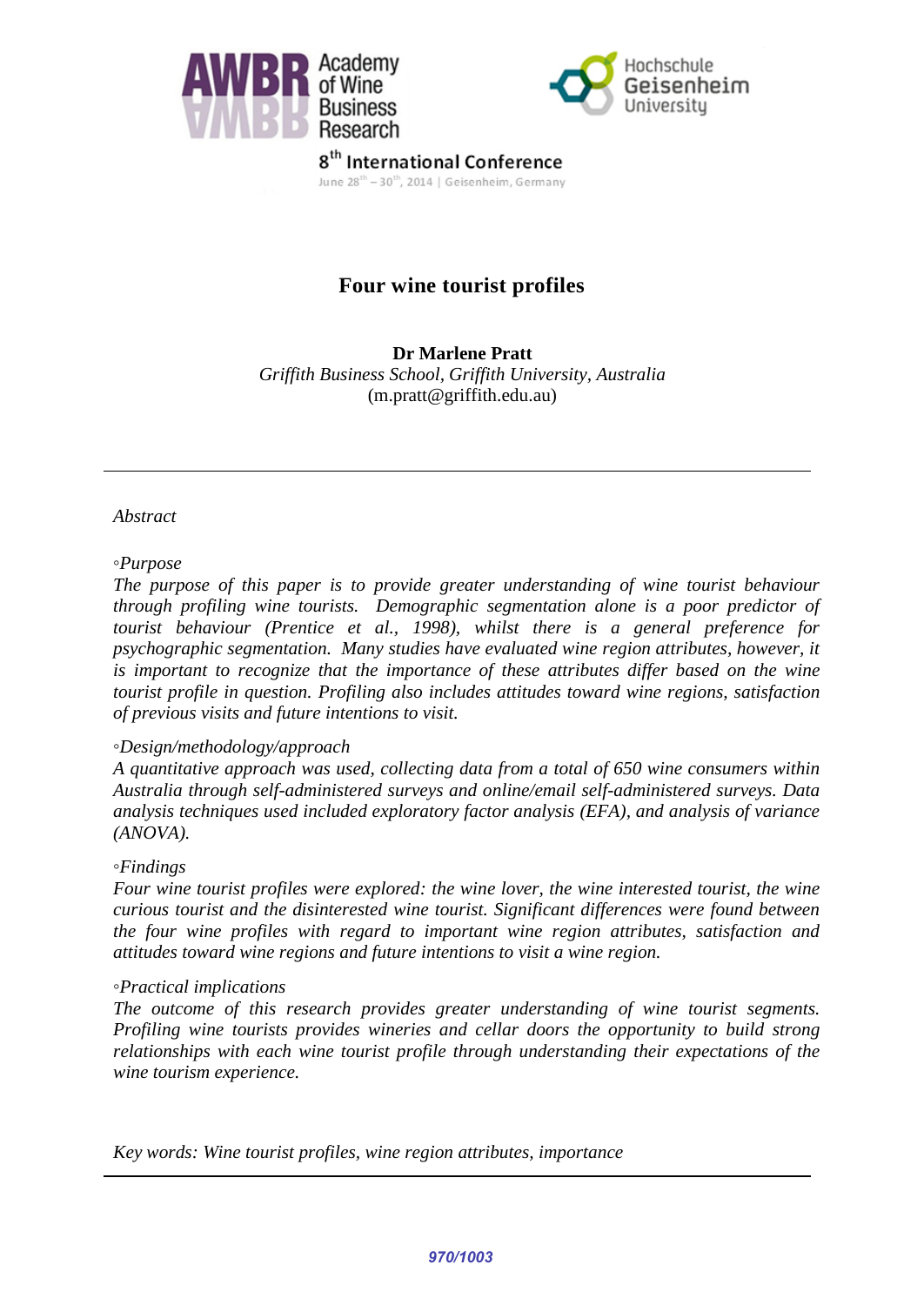## **1. INTRODUCTION**

Wine tourism research has consistently increased its development within both academic and industry circles. Much of the research has an applied nature, however it is developing in areas such as wine tourism conceptualisation, wine tourist profiling, and wine tourism destinations [\(Carlsen, 2004\)](#page-9-0). The focus of this paper will be on further exploration of wine tourists profiles, and determining important attributes of wine regions. Significant differences were found between four wine tourist profiles, that is, between the *wine lover*, the *wine interested* tourist, the *wine curious* tourist and the *disinterested wine* tourist, and wine destination attributes.

### **2. LITERATURE REVIEW**

The focus of this paper is to provide greater understanding of wine tourist behaviour through profiling wine tourists. A brief overview of wine tourists and wine regions will be discussed. Typically segmentation and profiling tourists are based on demographic, socioeconomic and psychographic segmentation. It has been recognised that demographic segmentation alone is a poor predictor of tourist behaviour [\(Prentice et al., 1998\)](#page-10-0), whilst there is a general preference for psychographic segmentation. Psychographic dimensions include motivation, involvement, attitudes, affect, personality and lifestyles. Many studies have evaluated wine region attributes, however, it is important to recognize that the importance of these attributes differ based on the wine tourist profile in question.

### **2.1. Wine Tourism**

Wine tourism is a form of special interest tourism, and has been recognized as a significant component of both the wine and tourism industries [\(Hall et al., 2000\)](#page-9-1). Wine tourism is travel based on the desire to visit wine producing regions, or in which travellers are induced to visit wine producing regions, and wineries in particular, while travelling for other reasons [\(Getz,](#page-9-2)  [2000\)](#page-9-2). During 2009, there were just under 5 million visitors who visited a winery while travelling in Australia. Of these travelers over 4.1 million were domestic visitors and 660,000 were international visitors [\(Tourism Research Australia, 2010\)](#page-10-1). Wine visitors have had an average growth for the last 5 years of 3%. If comparisons are made to the number of wineries which have emerged over the similar time frame, they have increased an average rate of 37.3% from 1,200 cellar doors in 2000 [\(Australian Wine and Brandy Corporation, 2006\)](#page-8-0) to 1,647 in 2009 [\(Winebiz, 2010\)](#page-10-2). Currently there is 2,572 wine companies of which 1,710 with a cellar door [\(Winebiz, 2012\)](#page-10-3). The majority of wineries with a cellar door are small wineries reliant on domestic travelers for not only wine sales, but also the viability of their cellar doors, highlighting the importance of domestic tourism. There are 61 wine regions within Australia, the most famous and diverse include: Barossa Valley, Clare Valley, Coonawarra, Heathcote, Hunter Valley, McLaren Vale, Margaret River, Mudgee, Tasmania, and Yarra Valley [\(Australian Wine and Brandy Corporation, 2010\)](#page-9-3).

### **2.2. Destination image**

Destination image can be viewed in holistic fashion, such as MacKay and Fesenmaier (1997) who view destination image as a composite of various products (attractions) and attributes woven into a total impression. Echtner and Ritchie [\(1991, pg 8\)](#page-9-4) state "destination image consists of functional characteristics, concerning the more tangible aspects of the destination, and psychological characteristics concerning the more intangible aspects". Destination image is also described as a multidimensional construct comprising of cognitive and affective components [\(Bruwer and Lesschaeve, 2012,](#page-9-5) [Leisen, 2001,](#page-10-4) [Williams, 2001\)](#page-10-5). Functional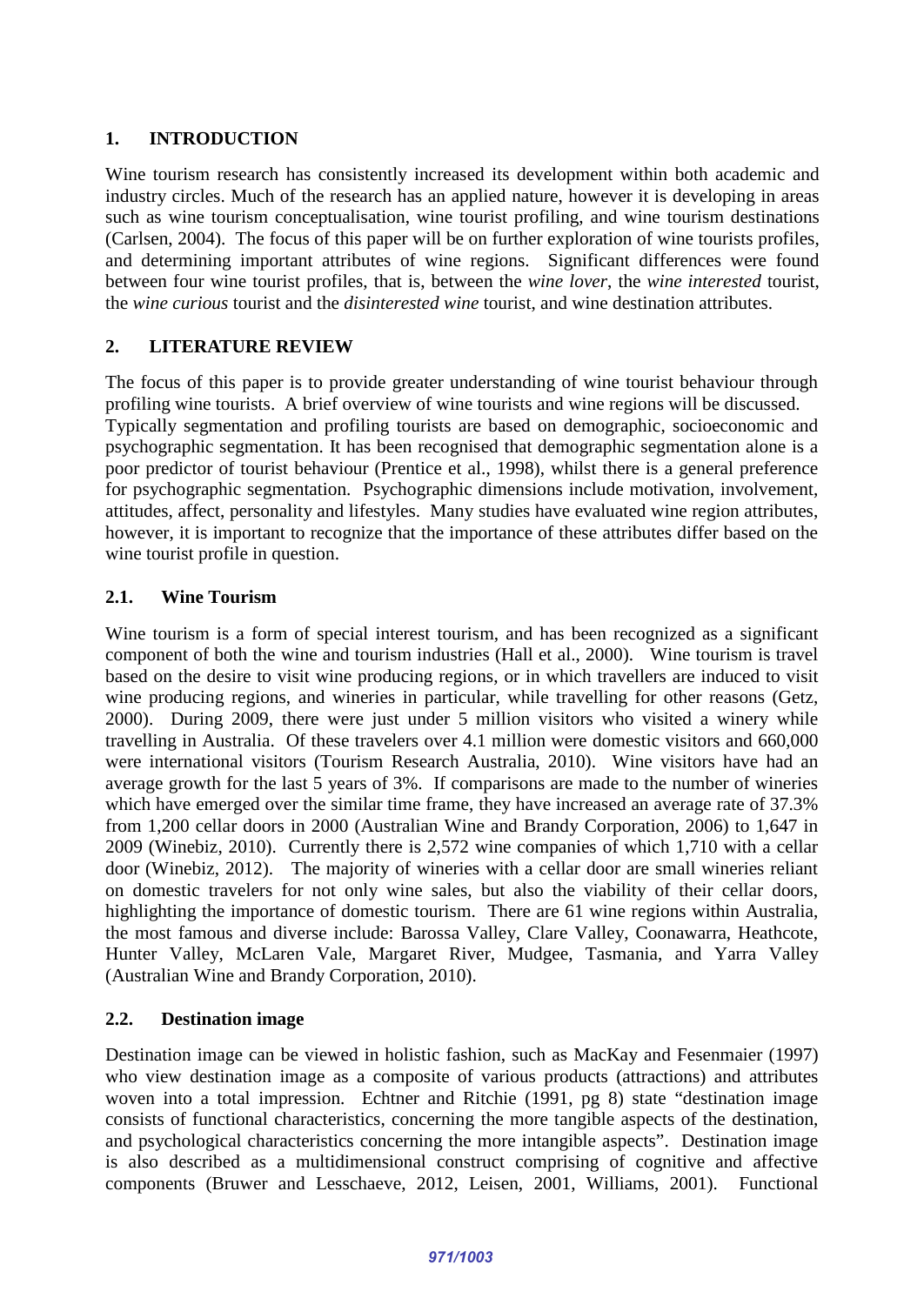attributes of a destination image factors vary amongst researchers, however, Getz and Brown [\(2006\)](#page-9-6) describe the three core dimensions of wine tourism as encompassing: the core wine product, the core destination appeal and features, and the cultural experience. Affective images and attitudes have been found to be more critical than attribute based images to the decision making stage of destination choice [\(Cai et al., 2004\)](#page-9-7), as a result these will be included in this study. Many studies explore positioning of destinations and attributes of destinations [\(Orth and](#page-10-6)  [Tureckova, 2002,](#page-10-6) [Dodd and Bigotte, 1997\)](#page-9-8), however, this study is interested in attributes which are important to each wine tourist profile.

### **2.3. Wine Tourists**

Although characteristics of wine tourists have been gathered by Tourism Australia, researchers feel that there is not a stereotypical wine tourist [\(Charters and Ali-Knight, 2002,](#page-9-9) [Mitchell and](#page-10-7)  [Hall, 2006\)](#page-10-7). A brief profile of wine tourists within Australia, include: majority of domestic overnight (65%) and day (97%) wine visitors travelled within their state of residence; a higher proportion of wine visitors travelled as an adult couple; winery visitors spend more than other tourists, the majority of domestic overnight wine visitors who travelled as an adult couple were aged over 45 years (61%), working full-time (54%) and had an annual household income above \$52 000 per annum (67%) [\(Tourism Research Australia, 2008\)](#page-10-8). Demographics have often been used as a simple basis for segmentation [\(for example Mitchell and Hall, 2001\)](#page-10-9), country of origin [\(Alonso et al., 2007\)](#page-8-1), repeat visitors vs first timers [\(Bruwer and Lesschaeve, 2012\)](#page-9-5). In addition, psychographic factors have been included to provide more richness to understanding wine tourists [\(Tassiopoulos et al., 2004\)](#page-10-10), motivation [\(Alant and Bruwer, 2004\)](#page-8-2), preferences for wine regions [\(Brown and Getz, 2005\)](#page-9-10), personality [\(Galloway et al., 2008\)](#page-9-11) or involvement [\(Brown et al., 2006,](#page-9-12) [Cohen and Ben-Nun, 2009\)](#page-9-13). A number of methods of segmenting and profiling winery visitors highlight the complexity of making generalizations about winery visitors [\(Alonso et al., 2007\)](#page-8-1), however, some of these studies tend to analyse wine tourists as a homogenous target market.

Extending the work by Houghton [\(Houghton, 2008\)](#page-9-14) who focused on wine event attendees, and Charters and Ali-Knight [\(2002\)](#page-9-9) who studied motivating factors of wine tourists' wine knowledge and about their interest in wine. Research has found wine tourists tend to fall into three categories based on their motivation and involvement with wine [\(Charters and Ali-](#page-9-9)[Knight, 2002,](#page-9-9) [Hall and Mitchell, 2008\)](#page-9-15). These have been described as: *wine lover* (who is an experienced winery visitor, mature with high income and education, and will purchase wine at a winery), *wine interested* (likely to have visited other wine regions but wine is not the sole purpose of the visit to the destination, moderate to high income and university educated and will purchase wine from the winery) and the curious tourist (moderate interest in wine, and wineries are as seen 'just another attraction', moderate income and education and may purchase wine). This study has used those three categories in addition to a fourth category of a *disinterested wine* tourist to determine important wine region attributes. In addition, psychographic factors were captured, such as satisfaction with previous wine region visitation, attitude toward wine tourism and intentions to visit in the future. Wine involvement will not be reported as it is beyond the scope of this paper.

### **3. Research Method**

This section will outline the research method used in this study. Data was collected through mail self-administered surveys and online/email self-administered surveys. Both methods were used as the use of two or more survey modes in a single data collection effort raises the possibility of improved response rates [\(Dillman et al., 2009\)](#page-9-16).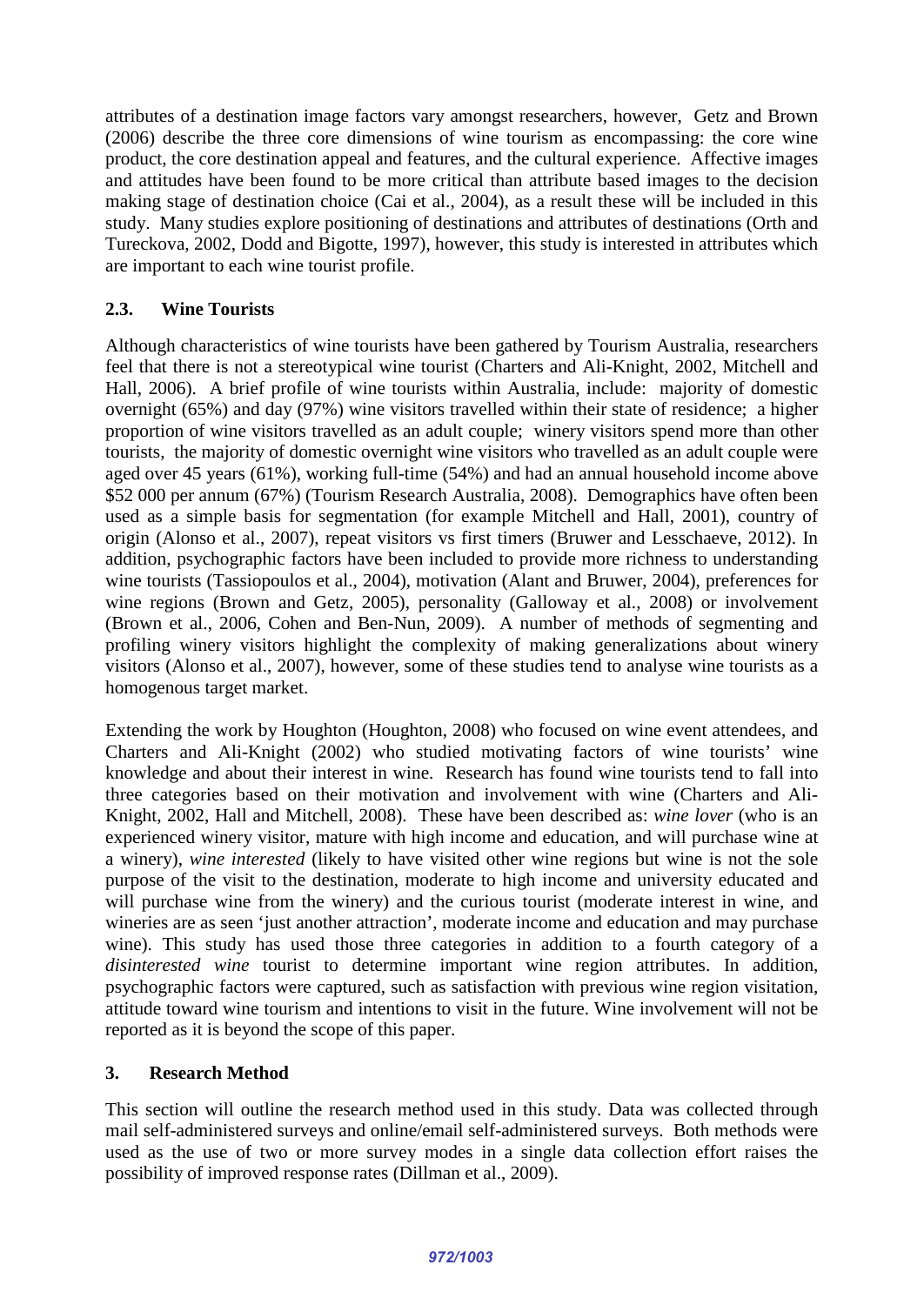The questionnaire consisted of items measuring the key constructs of interest. The list of wine region attributes was gathered from destination image researchers [\(Leisen, 2001\)](#page-10-4), and in particular, wine destination research [\(Getz and Brown, 2006,](#page-9-6) [Williams, 2001\)](#page-10-5). A total of 43 items were used to measure the importance of functional destination attributes and affective destination attributes. The four wine tourist profiles were adapted from wine tourism profiles from Mitchell, Hall and McIntosh [\(2000\)](#page-10-11), Charters and Ali-Knight [\(2002\)](#page-9-9), Hall and Mitchell [\(2008\)](#page-9-15) and Corigliano [\(1996, as cited in Mitchell et al., 2000\)](#page-10-11), in order to provide a fuller description of a wine tourist. Respondents were requested to evaluate each of the four wine tourist profiles and rate their actual self-image, ideal self-image and social self-image in relation to each of the four wine tourist profiles. A description of each profile is listed below:

Profile 1: The '*wine lover*' knows wines and can discuss the finer points of wine with the wine-maker. Food and wine matching is important. Visits the winery for buying, tasting and learning about wine.

Profile 2: The '*wine interested*' tourist likes wines and has attended tastings and wineries before. Enjoys food and exploring the countryside. Generally travels with friends to wine regions. Eager to learn about wine.

Profile 3: The '*wine curious'* tourist has a low to moderate interest in wine, is motivated to visit the region by non-wine reasons and wineries are seen as 'just another attraction'. Is satisfied with basic knowledge of wine.

Profile 4: The '*disinterested wine'* tourist visits wineries as part of a group, and sees it as an alternative to a bar. Generally just concerned with drinking wine, and has no interest in learning about wine.

Attitude toward wine tourism was captured through a five item unidimensional measure, as recommended by Ajzen [\(1987\)](#page-8-3), Dabholkar and Bagozzi [\(2002\)](#page-9-17), and Dubé, Cervellon and Jingyuan [\(2003\)](#page-9-18). Four items were used to measure the unidimensional construct 'satisfaction' capturing satisfaction with the winery(ies), facilities within the wine region, satisfaction with their overall experience, and if the overall experience met their expectations, as recommended by Spreng and Mackoy [\(1996\)](#page-10-12). Future behavioral intentions were measured through three items adapted from Dabholkar and Bagozzi [\(2002\)](#page-9-17), Sparks [\(2007\)](#page-10-13) and Getz and Brown [\(2006\)](#page-9-6).

### **4. Data Analysis**

The results in this paper will be limited to the objective of profiling wine tourists. As this study is exploratory in nature, exploratory factor analysis (EFA) was used for the analysis. A one way analysis of variance (ANOVA) and t-tests were conducted, to determine significant differences between the wine profiles and the constructs of interest.

### **4.1. Sample profile**

Data was collected from wine consumers, as it has been shown that wine tourism behaviour is related to wine consumption [\(Brown et al., 2006,](#page-9-12) [Getz and Brown, 2006\)](#page-9-6). A sample of 650 respondents from across Australia, with 38% from NSW, 22% from Victoria, and 18% from Queensland. The sample is fairly evenly split between genders (Female, 53%, Male 47%). Just over half of the sample (50.3%) is 45-64 year of age, and 25% is 35-44 years. Fifty two percent had an undergraduate degree or postgraduate degree; with 75% either self-employed or in full time employment, and 88% had a combined household income greater than \$88,000.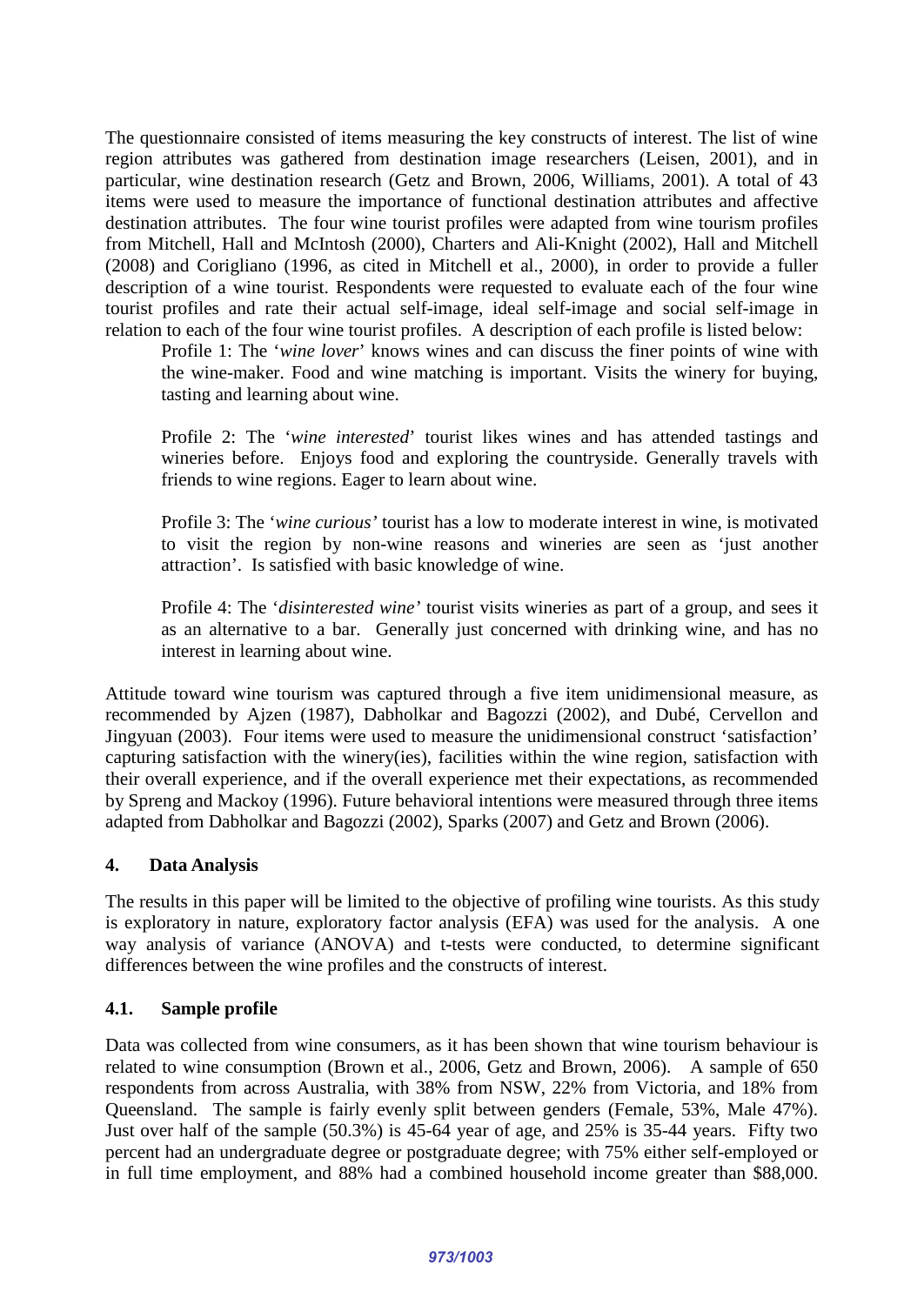Life stage varied with 34% living as a mature couple (35+) with no children at home, followed by 33% of respondents in a family with the average age of children 15 year or younger.

### **4.2. Wine region attributes**

EFA was conducted on the destination functional and affective attributes of the respondent's favourite wine region. Seven factors were identified. The first factor, the affective experience (F1) comprised items such as the importance of feeling excited, a sense of escapism and indulgence. The second factor, wine experience (F2), comprised of items such as opportunity to taste lots of wine, purchasing good wine and winery staff knowledgeable about wine. Social experience (F3), comprised entertainment, vibrant atmosphere, opportunity to socialise, wine festivals and events, and group tours. The fourth factor, the environment (F4), comprised items such as relaxed rural atmosphere, beautiful landscape and a clean environment. Wineries (F5) included the importance of large wine companies, with famous and modern wineries. Food and culture (F6), included the importance of excellent restaurants, art galleries and antique shops. Finally, the wine region (F7) comprised the importance of obtaining information about the region easily and that wine trails are well posted. This factor also includes the opportunity to meet the wine maker. The total variance explained by these seven factors was 60% (contact author for all items and factor loadings).

### **4.3. Wine tourist profile**

Respondents were requested to evaluate each of the four wine tourist profiles and rate their self-image across all four profiles. Just over half of respondents rated themselves as a '*Wine interested*' tourist (55%), followed by the '*Wine curious* tourist' (17%), the *Wine lover* (15%), and 12% were considered the '*disinterested wine* tourist'. This dominant profile was selected for further analysis.

In order to determine the importance of the wine region factors to each wine tourist profile, ANOVA was conducted on the wine profiles. The affective experience was rated significantly more important for the *wine lover*, the *wine interested* tourist and the *wine curious* tourist than the *disinterested wine* tourist  $(F(3,622) = 6.26, p = .000)$ . The wine experience was rated the highest for all wine tourist profiles, but is significantly more important for the *wine lover* and the *wine interested*, than the *wine curious* and *disinterested wine* tourist. The environment of a wine region was then considered the next most important destination attribute for the *wine interested* and the *wine curious* tourist, which was significantly higher than both the *wine lover* and the disinterested tourist. The wine region was the next most important factor for *wine lover*s, which as significantly lower for *wine curious* tourist and the *disinterested wine* tourist. Destination attributes, affective experience of visiting a wine region (F1) and food and culture of a wine region (F6), where similar for the *wine lover*, the *wine interested* and the *wine curious*. The disinterested tourist was significantly lower for both of these attributes. See Figure 1.

Psychographic differences were also found between the wine tourist profiles regarding their attitudes toward wine tourism (visiting a wine region), satisfaction with their last visit to a wine region, and their future intentions to visit a wine region (which were all found to be unidimensional variables). Analysis of variance found satisfaction with their previous visit to a wine region the highest for the *wine interested* tourist ( $M=5.8$ ,  $SD=1$ ,  $F(3,599) = 6.81$ ,  $p=$ .000), followed by the *wine lover* (*M=5.7, SD=1*) which were both significantly higher than the *wine curious* and disinterested tourist. A positive attitude toward visiting wine regions was also highest for the *wine interested* tourist  $(M=5.6.2, SD=0.9, F(3,640) = 25.1, p = .000)$ ,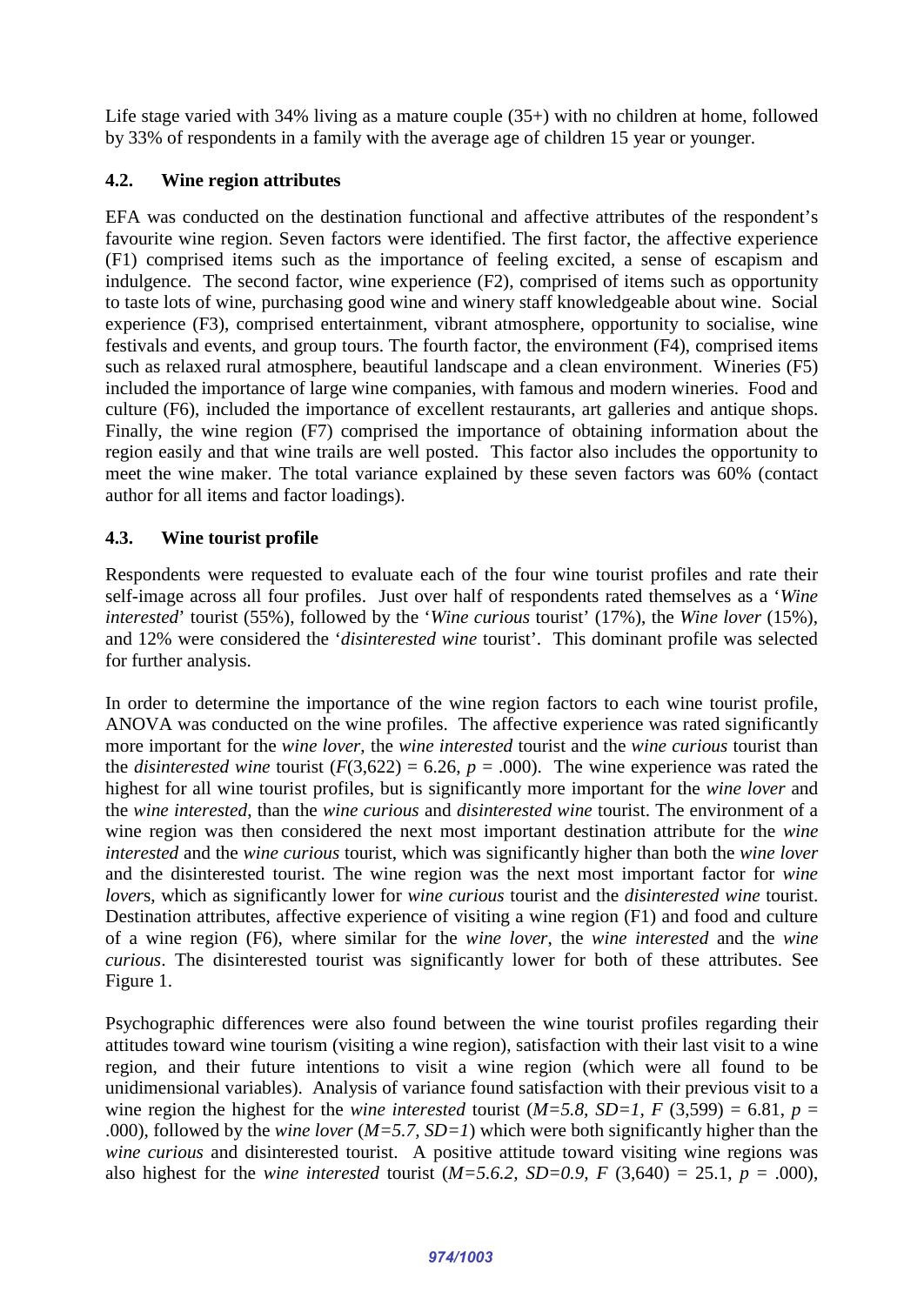however significant differences were found between the *wine lover* (*M=6.1, SD=0.9*), and the *wine curious* (*M=5.7, SD=1*), who was also significantly different from the *disinterested wine* tourist (*M=5.3, SD=1.2*). Although the *wine lover* had lower rating for satisfaction and attitude than the *wine interested*, they had the highest level of intent to visit a wine region in the future  $(M=5.9, SD=1.2, F(3.639) = 17.4, p = .000)$ , which was significantly different from the *wine curious* (*M=5.1, SD=1.5*) and the *disinterested wine* tourist (*M=4.6, SD=1.8*). See Figure 2.





The top five favourite wine regions were the same for all wine tourist profiles. However, preference order was slightly different for each wine tourist profile. *Wine lover*s favorite wine regions include: Barossa Valley, Margaret River, Hunter Valley, Coonawarra, and Yarra Valley. The favorite wine region for the *wine interested* tourists was the Margaret River. The *wine curious* wine tourists was also Margaret river, however, this was followed by Barossa Valley, Hunter Valley, Yarra Valley, and fifth place was between Tasmania, Rutherglen and Coonawarra.

The reasons for their last visit to a wine region varied; however, wine specific reasons were the most common (37.8%), followed by generally touring through the region (31%) and attending an event (10.5%). As expected, the number of visits to wineries within Australia for the *wine lover* is significantly higher *(M=29, SD=65, N=82)* than the other wine profiles (*wine interested M=17*, *wine curious M=9*, *disinterested wine* tourist *M=13*).

As expected the wine lovers spent more money on wine purchases in a month (*M=\$158*) compared to wine interested tourist (*M=\$132*), wine curious tourist (*M=\$88*) and the disinterested wine tourist (*M=\$87*). The wine lovers also consume wine more often, with 43%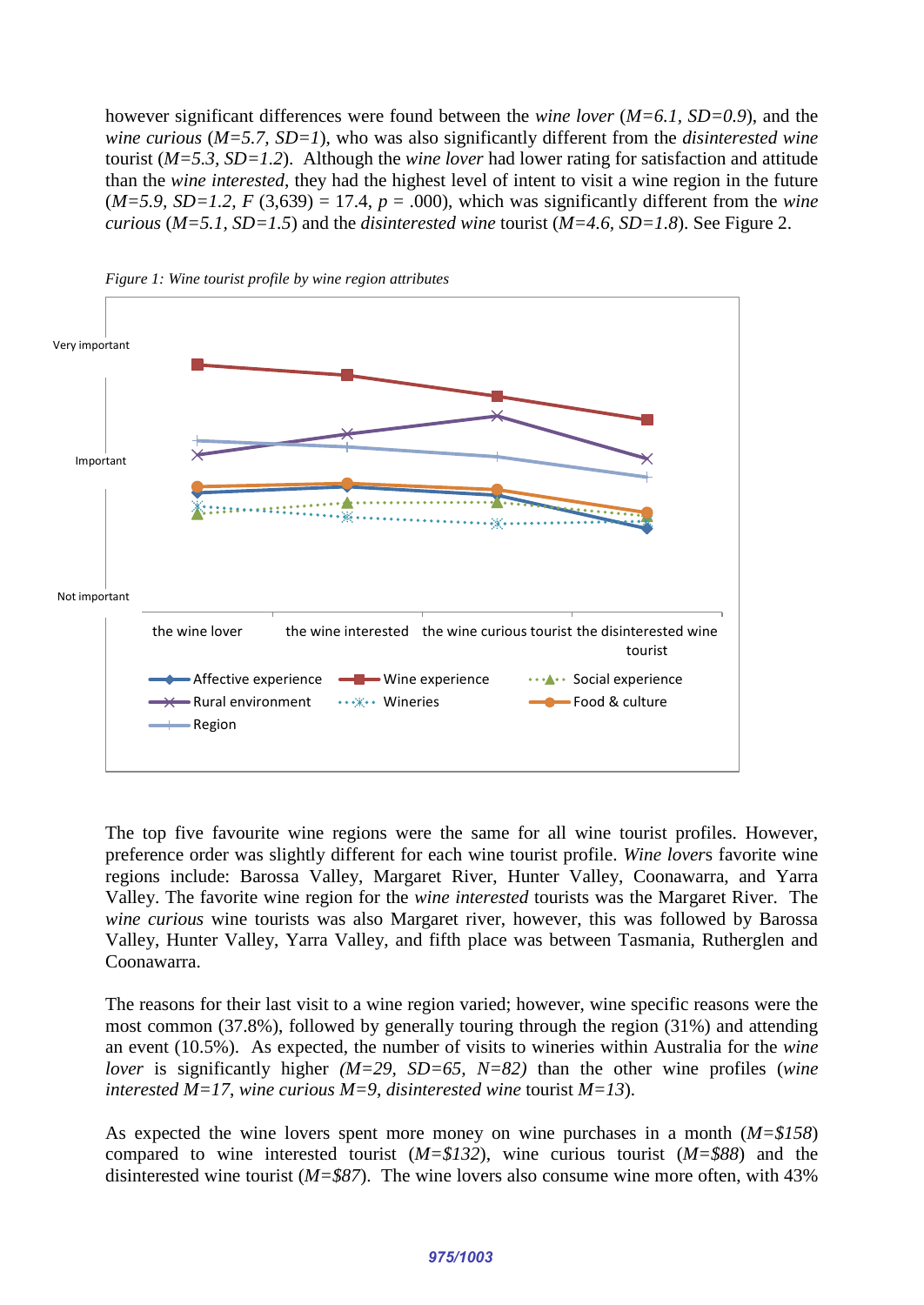most days, 37% weekly and 14% every day. The wine interested tourist followed a similar pattern, 38% weekly, 35% most days, and 11% every day. Whilst both the wine curious (39% weekly, 20% most days, and 13% monthly) and disinterested (34% weekly, 24% most days, and 13% monthly) both consumed less wine. A summary of the findings are shown in Table 1. No significant differences were found between the wine tourist profile and gender, age, life stage and income.





#### **5. Discussion**

This paper focused on developing the wine tourist profile by analysing differences in elements of a wine region that is important to each wine tourist profile, evaluating wine tourist past experiences, their attitude toward wine tourism and their future intentions to visit a wine region.

Four wine tourist profiles have been used to identify clusters of wine tourists, which has been found previously in the literature [\(Mitchell et al., 2000,](#page-10-11) [Charters and Ali-Knight, 2002\)](#page-9-9): the wine lover, the wine interested tourist, the wine curious tourist and the disinterested wine tourist. Wine region functional and affective attributes were analysed using exploratory factory analysis and found seven important factors, which as has support in the literature. It should be noted that many items were split among factors due to nature of the wine tourist experience. For example, the affective item 'relaxed' was spit across 4 factors: affect, the wine experience, the environment, and the region.

The wine lover felt the *wine experience* was the most important factor for visiting a wine region. This demonstrates the importance of maintaining quality wine for both purchase at the cellar door and tasting in the cellar door. The cellar door experience also needs to provide a high standard of service with knowledgeable staff. The next important factor is the *region*. This incorporated functional elements with well sign posted wine trails, and information of the wine region easily accessible. This factor however also included meeting the wine maker. This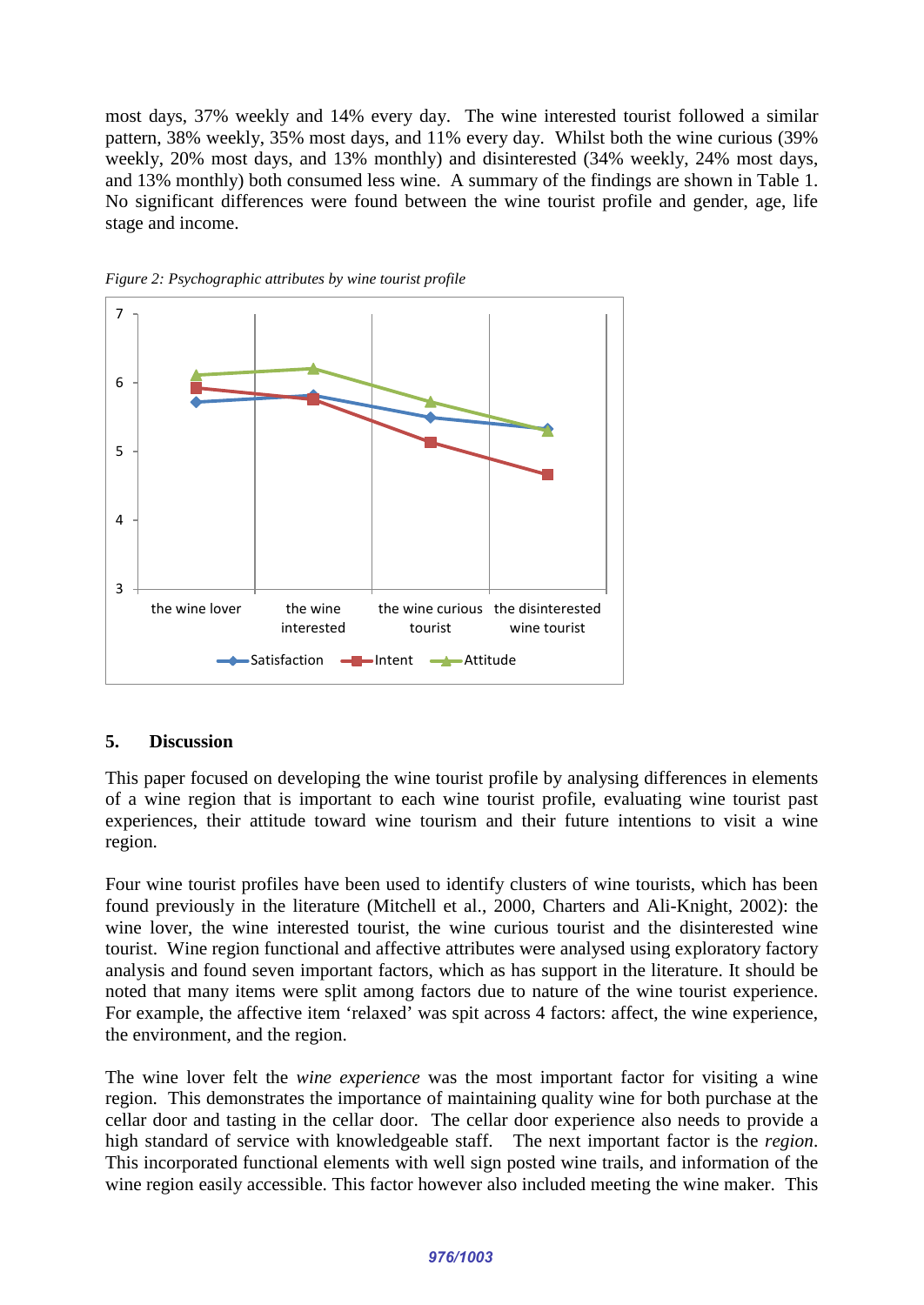attribute appears to be linked to information, where knowledge from the wine maker is important as a functional attribute. Wine lovers were very satisfied with their last visit to a wine region and have high intentions of visiting within the next 12 months. The wine lover is a committed wine consumer who spends more money on wine each month than other wine tourists and consumes wine more often. As a result, they are obviously important wine tourists, however, they are a smaller target market than the wine interested tourist.

The wine interested tourists also felt that the *wine experience* was the most important factor of visiting a wine region. So again, quality wine and service is vital in the cellar door for this market segment. The *environment* however was the second most important factor, highlighting the importance of the relaxed atmosphere of wine regions, the beautiful landscape and clean environment. This suggests that the wine interested tourist enjoy the whole winescape and experience of visiting a wine region. The wine interested tourist, appears not to want to label themselves as a wine expert (as the wine lover does), however, they may be even more valuable to wine regions. The wine interested tourist appears to be more interested in wine tourism and excited to visit wine regions, due to their high levels of satisfaction and positive attitudes toward wine tourism. Although their intentions to visit are slightly lower than the wine lover, it is still considered very high. Building a strong relationship with this market segment is vital for wineries and their cellar door to satisfy both the expectations of the cellar door experience and the total environment surrounding their winery.

The wine curious tourist is a market has much potential to develop and transition to a wine interested tourist. This wine tourist profile rated the wine experience and the environment almost equally important. Naturally expectations include the wine experience but are not the motivating factor of this group. Wine regions need to appeal through the beauty of the region and the experiential elements. This market has a positive attitude toward wine tourism, but don't take wine too seriously. This positive attitude is an opportunity as they demonstrate positive intentions to visit. Wineries can build a relationship through creating other reasons to visit, as they still are drawn to the wine element and environment of wine tourism.

In this study the disinterested wine tourist exhibited unexpected traits with their positive attitude toward wine tourism even though this profile has no interest in learning about wine. The social experience can be developed in order to build on the notion of visiting wine region as an alternative to a bar. Information not collected of this target market is the profile of their traveling partner who may be a positive influence. This is demonstrated through their positive attitudes toward wine tourism and intentions to visit, albeit lower than the other wine tourist profiles.

Moore and Homer [\(2000\)](#page-10-14) found lifestyle activity associated with emotional intensity. Future research can further explore the affective component of decision making and capture dimensions of temperament—emotionality, sociability, and sensory arousability.

### **5.1. Managerial implications**

This paper contributes to expanding our understanding and knowledge of wine tourists, through its focus on wine tourist profiles. Important attributes of a wine region were determined for each wine tourist segment, together with psychographic information on each profile. Practical implications are relevant for tourism state and regional authorities, associations and wine producers with cellar doors. Through the development of different wine tourist profiles, products can be designed for each profile or market segment. It is felt that more consumer based research into wine tourism is needed (Charters and Ali-Knight, 2000, [Hall et al., 2000\)](#page-9-1), to ensure future growth of the wine tourism industry.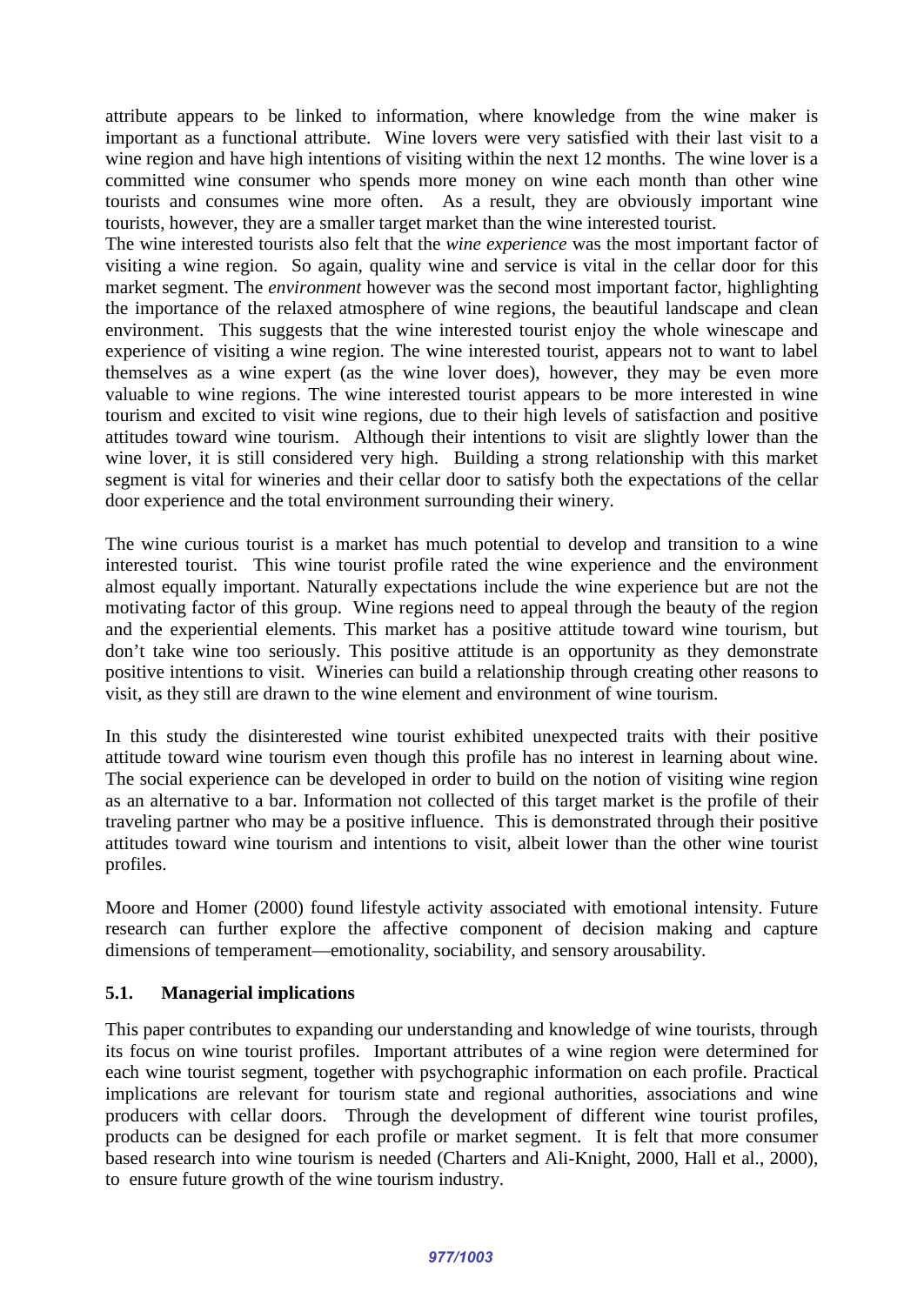|                                                                                                                     | <b>Wine lover</b>                                                                                                                                                                                   | Wine interested<br>tourist                                                                                                                                                                            | Wine curious tourist                                                                                                                                                                                                                                                                  | <b>Disinterested wine</b><br>tourist                                                                                                                                                   |
|---------------------------------------------------------------------------------------------------------------------|-----------------------------------------------------------------------------------------------------------------------------------------------------------------------------------------------------|-------------------------------------------------------------------------------------------------------------------------------------------------------------------------------------------------------|---------------------------------------------------------------------------------------------------------------------------------------------------------------------------------------------------------------------------------------------------------------------------------------|----------------------------------------------------------------------------------------------------------------------------------------------------------------------------------------|
| <b>Wine tourist</b><br>profile descriptor                                                                           | Knows wines and can<br>discuss the finer points<br>of wine with the wine-<br>maker. Food and wine<br>matching is important.<br>Visits the winery for<br>buying, tasting and<br>learning about wine. | Likes wines and has<br>attended tastings and<br>wineries before. Enjoys<br>food and exploring the<br>countryside. Generally<br>travels with friends to<br>wine regions. Eager to<br>learn about wine. | Has a low to moderate<br>interest in wine, is<br>motivated to visit the<br>region by non-wine<br>reasons and wineries<br>are seen as 'just<br>another attraction'. Is<br>satisfied with basic<br>knowledge of wine.                                                                   | Visits wineries as part of<br>a group, and sees it as an<br>alternative to a bar.<br>Generally just concerned<br>with drinking wine, and<br>has no interest in learning<br>about wine. |
| Importance of<br>destination<br>factors                                                                             | The wine experience<br>(purchasing and tasting<br>good wine, good<br>service) most important<br>followed by the region<br>(info on the region,<br>wine trails and meet<br>the wine maker).          | The wine experience<br>most important followed<br>by the wine region<br>environment (relaxed<br>rural atmosphere)                                                                                     | The wine experience<br>most important followed<br>by the wine region<br>environment (relaxed<br>rural atmosphere).<br>Wine experience not<br>rated as high as wine<br>lover or wine interested.<br>but the environment<br>rated higher than the<br>wine lover and wine<br>interested. | The wine experience<br>most important followed<br>by the wine region<br>environment (relaxed<br>rural atmosphere). Both<br>rated lower than other<br>wine tourist profiles.            |
| Last visit to a                                                                                                     |                                                                                                                                                                                                     |                                                                                                                                                                                                       |                                                                                                                                                                                                                                                                                       |                                                                                                                                                                                        |
| wine region:<br><b>Region visited</b>                                                                               | Hunter Valley (16%),<br>Margaret River (10%),<br>Yarra Valley (9%)                                                                                                                                  | Hunter Valley (22%),<br>Yarra Valley (11%),<br>Margaret River (10%)                                                                                                                                   | Hunter Valley (24%),<br>Margaret River (19%),<br>Yarra Valley (6%)                                                                                                                                                                                                                    | Hunter Valley (21%),<br>Margaret River (18%),<br>Yarra Valley (11%)                                                                                                                    |
| <b>Satisfaction</b><br><b>Reason for</b><br>visiting                                                                | 1.4 yrs ago                                                                                                                                                                                         | 1.4 yrs ago                                                                                                                                                                                           | 1.8 yrs ago                                                                                                                                                                                                                                                                           | 2.5 yrs ago                                                                                                                                                                            |
|                                                                                                                     | Very satisfied                                                                                                                                                                                      | Highest satisfaction                                                                                                                                                                                  | Satisfied                                                                                                                                                                                                                                                                             | Satisfied                                                                                                                                                                              |
|                                                                                                                     | Wine specific (46%),<br>general touring (30%)                                                                                                                                                       | Wine specific (43%),<br>general touring (29%)                                                                                                                                                         | General touring through<br>the region (43%), wine<br>specific (29%),                                                                                                                                                                                                                  | General touring through<br>the region (38%), wine<br>specific (38%),                                                                                                                   |
| <b>Attitudes toward</b><br>wine tourism and<br>intentions to visit<br>a wine region<br>within the next 12<br>months | Very positive attitude<br>The highest positive<br>attitude toward wine<br>Highest intent ions to<br>tourism<br>visit<br>High intentions to visit                                                    |                                                                                                                                                                                                       | Positive attitude                                                                                                                                                                                                                                                                     | Positive attitude                                                                                                                                                                      |
|                                                                                                                     |                                                                                                                                                                                                     | Intentions to visit<br>positive                                                                                                                                                                       | Intentions to visit positive<br>but the lowest amongst<br>wine tourist                                                                                                                                                                                                                |                                                                                                                                                                                        |
| <b>Favourite wine</b><br>regions<br><b>Number of visits</b>                                                         | Barossa Valley (26%),<br>Margaret River (17%),<br>Hunter Valley (13%)                                                                                                                               | Margaret River (27%),<br>Barossa Valley (20%),<br>Hunter Valley (17%)                                                                                                                                 | Margaret River (30%),<br>Barossa Valley (22%),<br>Hunter Valley (22%)                                                                                                                                                                                                                 | Margaret River (18%),<br>Hunter Valley (20%),<br>Barossa Valley (13%)                                                                                                                  |
| to wineries                                                                                                         | $M = 29$                                                                                                                                                                                            | $M=17$                                                                                                                                                                                                | $M = 9$                                                                                                                                                                                                                                                                               | $M = 13$                                                                                                                                                                               |
| Spend on wine<br>per month<br>Wine<br>consumption                                                                   | $M = $158$                                                                                                                                                                                          | $M = $132$                                                                                                                                                                                            | $M = $88$                                                                                                                                                                                                                                                                             | $M = $87$                                                                                                                                                                              |
|                                                                                                                     | 14% every day<br>43% most days<br>37% weekly                                                                                                                                                        | 11% every day<br>35% most days<br>38% weekly<br>$\overline{\phantom{a}}$                                                                                                                              | 8% everyday<br>20% most days<br>39% weekly                                                                                                                                                                                                                                            | 8% everyday<br>24% most days<br>34% weekly                                                                                                                                             |
|                                                                                                                     |                                                                                                                                                                                                     |                                                                                                                                                                                                       |                                                                                                                                                                                                                                                                                       |                                                                                                                                                                                        |

#### **6. References**

- <span id="page-8-3"></span>AJZEN, I. 1987. Attitudes, traits, and actions: Dispositional prediction of behaviour in personality and social psychology. *In:* BERKOWITZ, L. (ed.) *Advances in experimental social psychology.* New York: Academic Press.
- <span id="page-8-2"></span>ALANT, K. & BRUWER, J. 2004. Wine tourism behaviour in the context of a motivational framework for wine regions and cellar doors. *Journal of Wine Research,* 15**,** 27-37.
- <span id="page-8-1"></span>ALONSO, A., FRASER, R. A. & COHEN, D. A. 2007. Investigating differences between domestic and international winery visitors in New Zealand. *International Journal of Wine Business Research,* 19**,** 114-126.
- <span id="page-8-0"></span>AUSTRALIAN WINE AND BRANDY CORPORATION. 2006. *Wine Australia Marketing*  [Online]. Available: [http://www.awbs.com.au/library/wam/wam\\_june\\_2006.pdf](http://www.awbs.com.au/library/wam/wam_june_2006.pdf) [Accessed 18 March 2008].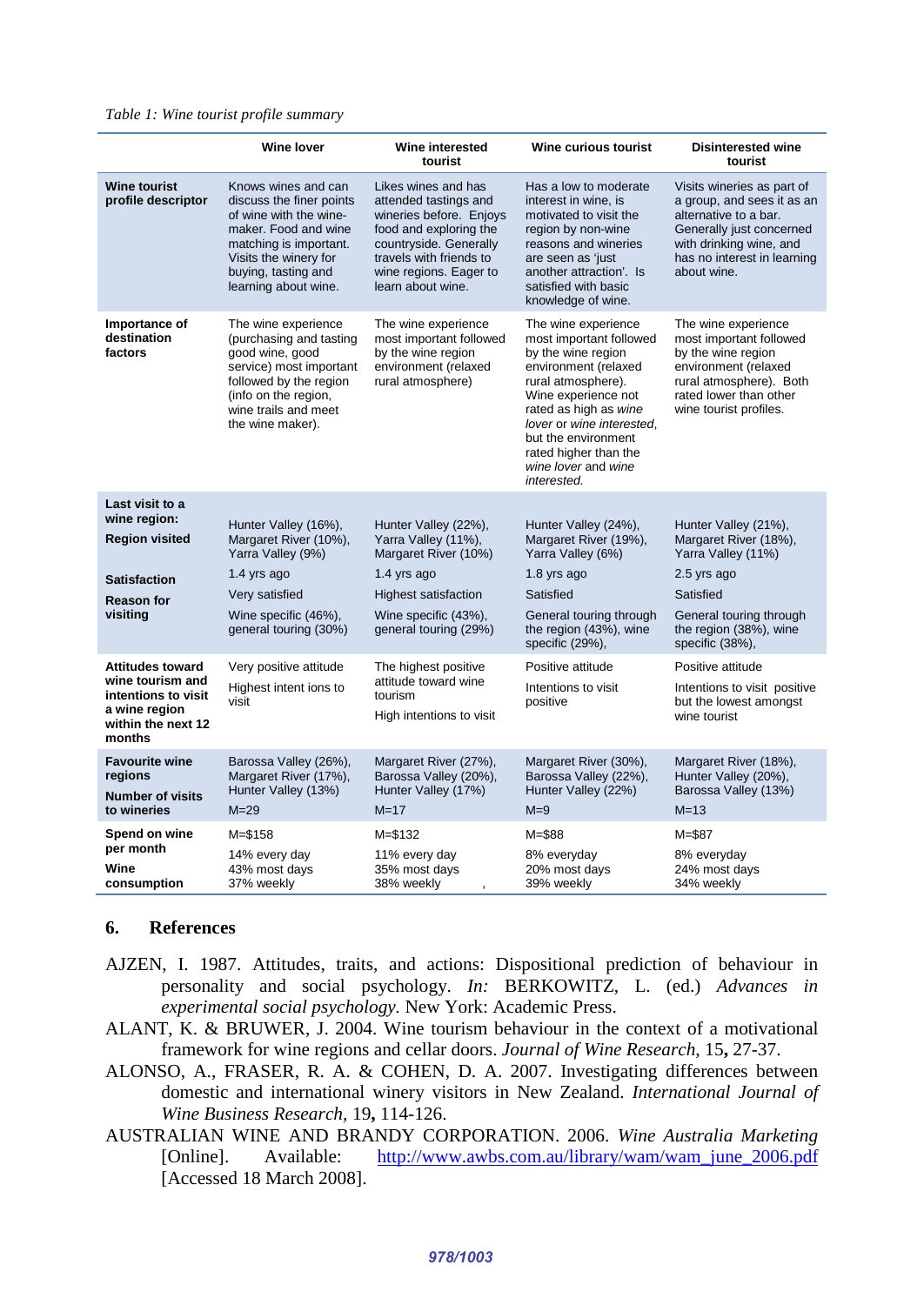- <span id="page-9-3"></span>AUSTRALIAN WINE AND BRANDY CORPORATION. 2010. *Wine Regions - Australia's famous wine regions* [Online]. Available: <http://www.wineaustralia.com/australia/Default.aspx?tabid=235> [Accessed 18 March 2010].
- <span id="page-9-10"></span>BROWN, G. P. & GETZ, D. 2005. Linking wine preferences to the choice of wine tourism destinations. *Journal of Travel Research,* 43**,** 266-276.
- <span id="page-9-12"></span>BROWN, G. P., HAVITZ, M. E. & GETZ, D. 2006. Relationship between wine involvement and wine-related travel. *Journal of Travel & Tourism Marketing,* 21**,** 31-46.
- <span id="page-9-5"></span>BRUWER, J. & LESSCHAEVE, I. 2012. Wine tourists' destination region brand image perception and antecedents: conceptualization of a winescape framework. *Journal of Travel & Tourism Marketing,* 29**,** 611-628.
- <span id="page-9-7"></span>CAI, L. A., WU, B. & BAI, B. 2004. Destination image and loyalty. *Tourism Review International,* 7**,** 153-162.
- <span id="page-9-0"></span>CARLSEN, J. 2004. A review of global wine tourism research. *Journal of Wine Research,* 15**,** 5-13.
- CHARTERS, S. & ALI-KNIGHT, J. 2000. Wine tourism a thirst for knowledge? *International Journal of Wine Marketing,* 12**,** 70-80.
- <span id="page-9-9"></span>CHARTERS, S. & ALI-KNIGHT, J. 2002. Who is the wine tourist? *Tourism Management,* 23**,** 311-319.
- <span id="page-9-13"></span>COHEN, E. & BEN-NUN, L. 2009. The important dimensions of wine tourism experience from potential visitors' perception. *Tourism and Hospitality Research,* 9**,** 20-31.
- <span id="page-9-17"></span>DABHOLKAR, P. A. & BAGOZZI, R. P. 2002. An attitudinal model of technology-based self-service: moderating effects of consumer traits and situational factors. *Journal of the Academy of Marketing Science,* 30**,** 184-201.
- <span id="page-9-16"></span>DILLMAN, D. A., PHELPS, G., TORTORA, R., SWIFT, K., KOHRELL, J., BERCK, J. & MESSER, B. L. 2009. Response rate and measurement differences in mixed-mode surveys using mail, telephone, interactive voice response (IVR) and the internet. *Social Science Research,* 38**,** 1-18.
- <span id="page-9-8"></span>DODD, T. & BIGOTTE, V. 1997. Perceptual differences among visitor groups to wineries. *Journal of Travel Research,* Winter**,** 46-51.
- <span id="page-9-18"></span>DUBÉ, L., CERVELLON, M.-C. & JINGYUAN, H. 2003. Should consumer attitudes be reduced to their affective and cognitive bases? validation of a hierarchical model. *International Journal of Research in Marketing,* 20**,** 259-272.
- <span id="page-9-4"></span>ECHTNER, C. M. & RITCHIE, J. R. B. 1991. The meaning and measurement of destination image. *The Journal of Tourism Studies,* 2**,** 2-12.
- <span id="page-9-11"></span>GALLOWAY, G., MITCHELL, R., GETZ, D., CROUCH, G. & ONG, B. 2008. Sensation seeking and the prediction of attitudes and behaviours of wine tourists. *Tourism Management,* 29**,** 950-966.
- <span id="page-9-2"></span>GETZ, D. 2000. *Explore Wine Tourism: Management, Development & Destinations,* New York, Cognizant Communication Corporation.
- <span id="page-9-6"></span>GETZ, D. & BROWN, G. 2006. Critical success factors for wine tourism regions: a demand analysis. *Tourism Management,* 27**,** 146-158.
- <span id="page-9-1"></span>HALL, C. M., JOHNSON, G., CAMBOURNE, B., MACIONIS, N., MITCHELL, R. & SHARPLES, L. 2000. Wine tourism: an introduction. *In:* HALL, C. M., SHARPLES, L., CAMBOURNE, B. & MACIONIS, N. (eds.) *Wine tourism around the world: Development, management and markets.* Oxford: Elsevier Science Ltd.
- <span id="page-9-15"></span>HALL, C. M. & MITCHELL, R. 2008. *Wine marketing a practical guide,* Oxford, Elsevier Ltd.
- <span id="page-9-14"></span>HOUGHTON, M. 2008. Classifying wine festival customers: Comparing an inductive typology with Hall's wine tourist classification. *International Journal of Culture, Tourism and Hospitality Research,* 2**,** 67-76.